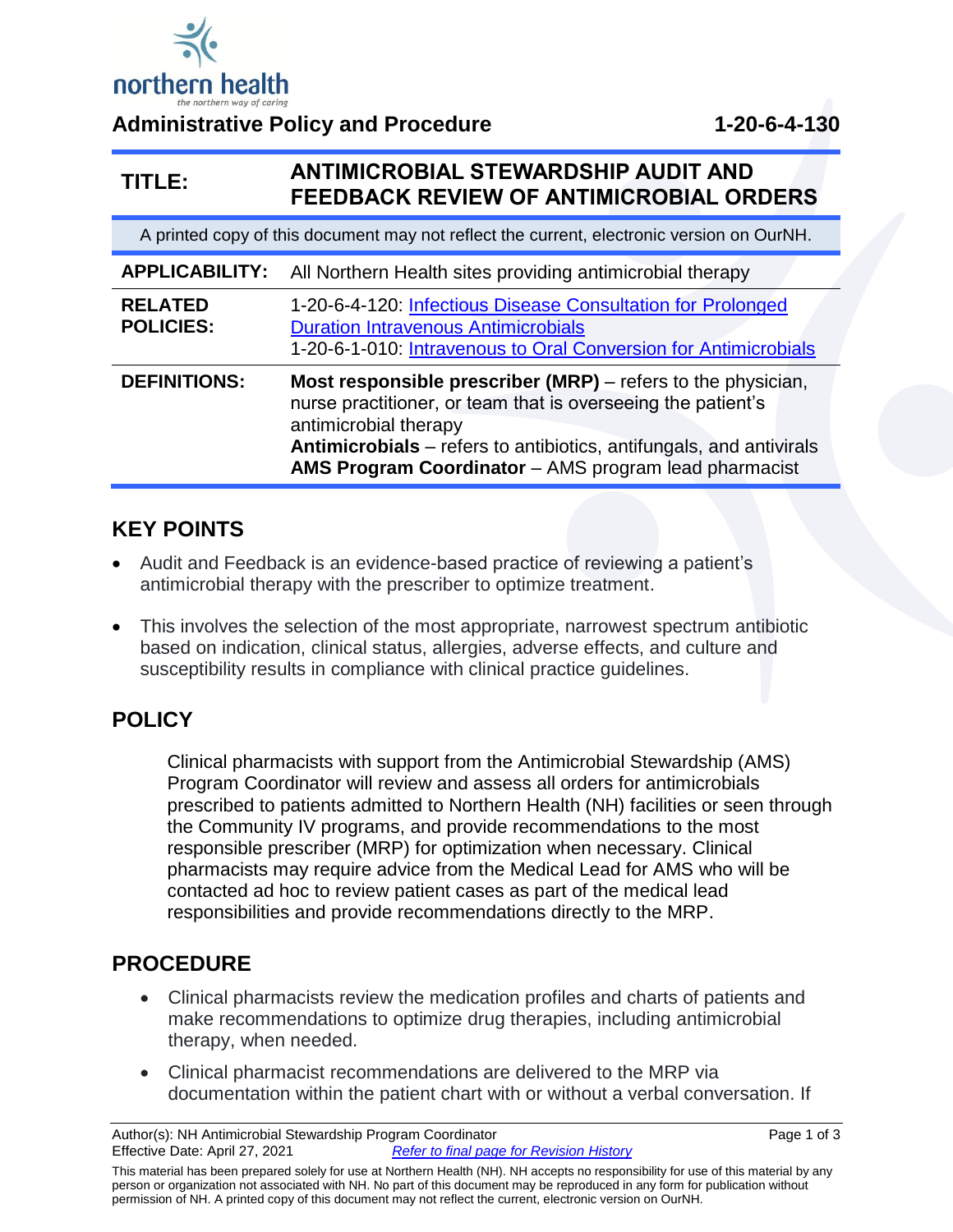the prescriber gives a verbal acceptance of recommendation(s), pharmacists must document this acceptance, including rationale, in SOAP note format.

- Clinical pharmacists may discuss cases with the AMS Program Coordinator for advice.
- The AMS Program Coordinator, based on their clinical judgement, contacts the Medical Lead for AMS for direction on recommendations and optimization if they determine a higher level of expertise is required.
	- o This may involve the Medical Lead for AMS contacting the MRP directly to discuss.
- All antimicrobials are eligible for review; however, priority is applied to:
	- o Broad spectrum antimicrobials: carbapenems, piperacillin-tazobactam and cefotaxime/cefTRIAXone
	- o Targeted antimicrobials: DAPTOmycin, vancomycin, aminoglycosides
	- o Long duration antimicrobials
	- o Intravenous antimicrobials with oral bioequivalence targeted for conversion: azithromycin, ciprofloxacin, clindamycin, fluconazole, moxifloxacin, cotrimoxazole, metronidazole and linezolid

#### **REFERENCES**

- Barlam TF et al. Implementing an Antibiotic Stewardship Program: guidelines by the Infectious Diseases Society of America and the Society for Healthcare Epidemiology of America. Clinical Infectious Diseases. 2016; 62(10):e51 e77
- Core Elements of Hospital Antibiotic Stewardship Programs. CDC. 2019. Retrieved from: [https://www.cdc.gov/antibiotic-use/healthcare/pdfs/hospital](https://www.cdc.gov/antibiotic-use/healthcare/pdfs/hospital-core-elements-H.pdf)[core-elements-H.pdf](https://www.cdc.gov/antibiotic-use/healthcare/pdfs/hospital-core-elements-H.pdf)
- DiazGranados CA. Prospective audit for antimicrobial stewardship in intensive care: Impact on resistance and clinical outcomes. Am J Infection Control. 2012; 40:526-9
- Lockwood AR et al. Formalization of an antimicrobial stewardship program in a small community hospital. Am J Health-Syst Pharm. 2017; 74(3):S52-60
- Scheetz MH, Postelnick M. Antimicrobial Stewardship PSAP- VII. Infectious Diseases.

## **KEYWORDS**

Author(s): NH Antimicrobial Stewardship Program Coordinator **Page 2 of 3** Page 2 of 3 Effective Date: April 27, 2021